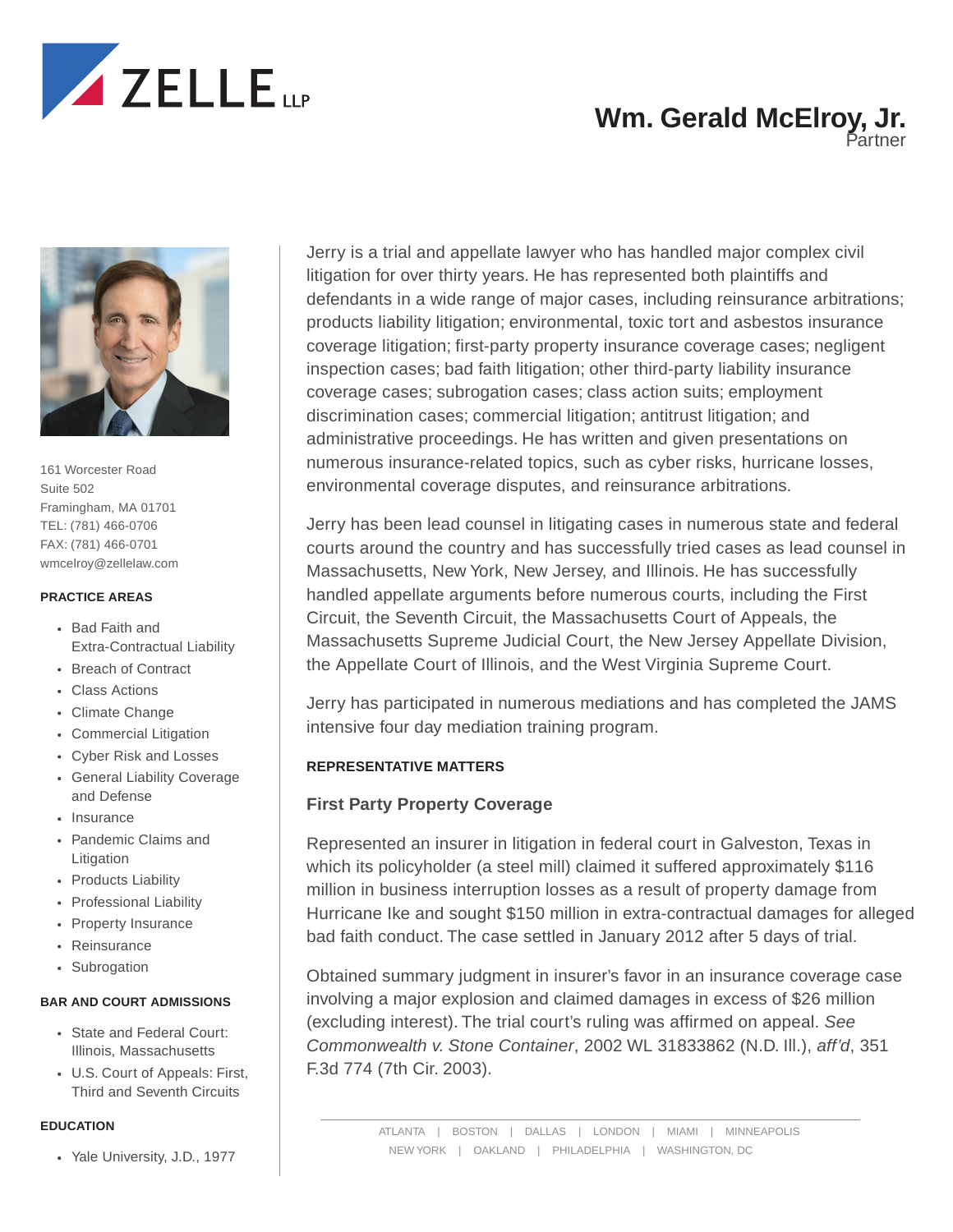

- Harvard University, Ph.D. Political Science, 1977
- Harvard University, A.M. Political Science, 1975
- University of Notre Dame, B.A., summa cum laude, 1972

Obtained summary judgment for insurer in a first-party coverage dispute over whether a loss was caused by flood or electrical engineering. The ruling was affirmed on appeal by the First Circuit. *See Continental Insurance Co. and Hartford Insurance Co. v. Arkwright Mutual Insurance Co*., 102 F.3d 30 (lst Cir. 1996).

Obtained successful settlement in a first-party property insurance coverage case involving a \$5.4 million claim after obtaining a ruling from the bankruptcy court in Boston barring the insured from presenting expert testimony at trial regarding key elements of the case.

Represented property insurer in an insurance coverage suit in New York involving a claimed loss of \$310 million resulting from the collapse of a salt mine.

Represented a property insurer in a coverage case arising from withdrawal of Tylenol from the market after tampering. Summary judgment granted in favor of property insurer.

## **Environmental, Asbestos, Toxic Tort, and Other Liability Coverage**

Obtained a judgment in insurer's favor after a two week bench trial in Cook County, Illinois in an environmental insurance coverage case in which a policyholder sought approximately \$11 million from the insurer prior to trial. The trial court's judgment was affirmed by the Appellate Court of Illinois, and the Illinois Supreme Court denied the policyholder's petition for leave for further appellate review. *See Mosaic Global Holdings, Inc. v. Employers Insurance Company of Wausau*, 378 Ill.App.3d 797 (lst Dist. 2007), *petition for leave to appeal denied*, 227 Ill.2d 580 (2008).

Representation of insurer of pharmaceutical company involved in major litigation – providing coverage advice, monitoring the underlying litigation, and assessing the reasonableness and necessity of defense costs.

Counsel for insurer involved in coverage litigation with major oil company regarding MTBE litigation.

Obtained summary judgment on eve of trial in favor of insurer based on known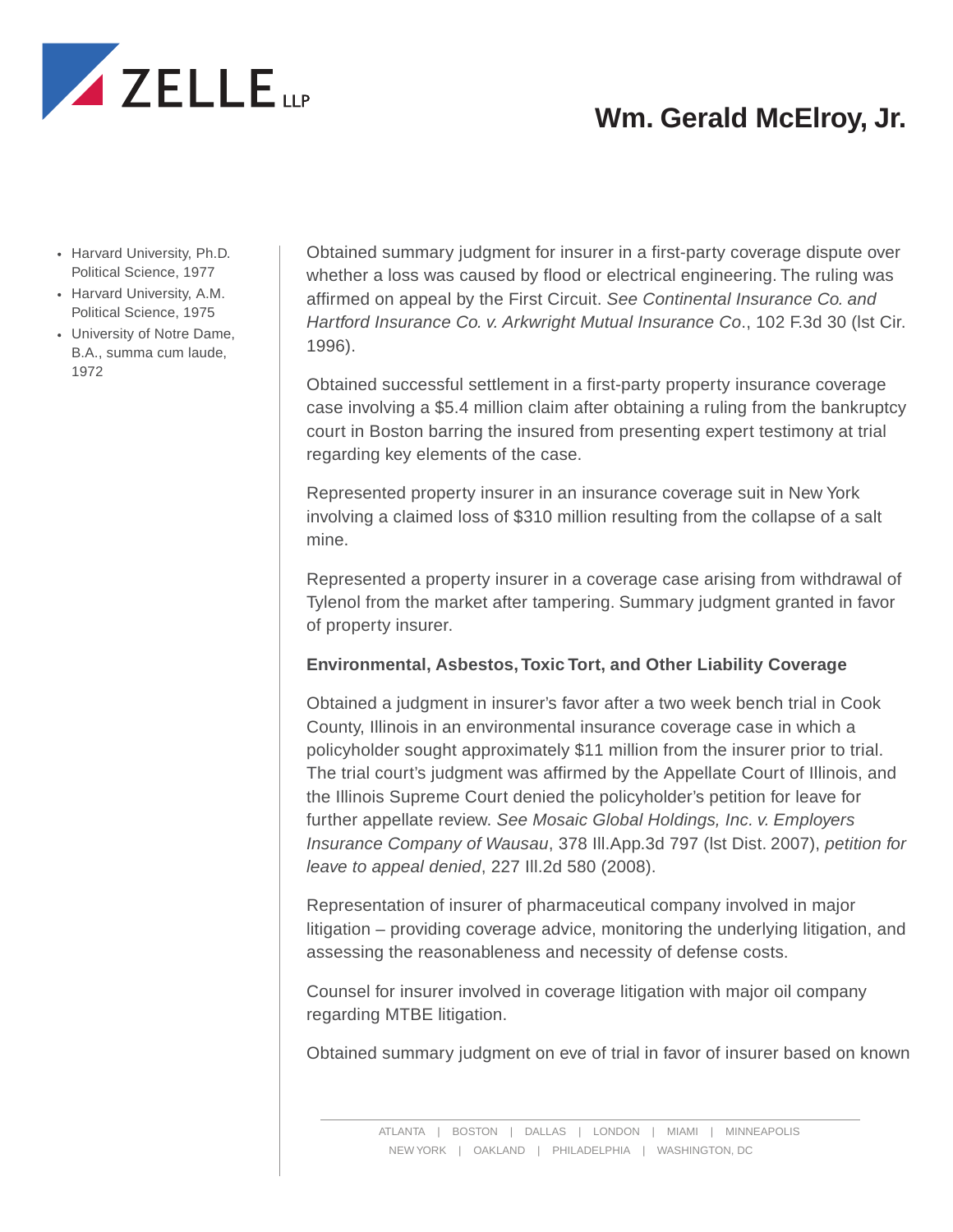

risk doctrine in a major environmental insurance coverage case in federal court in Boston arising from PCB contamination of the New Bedford harbor. Obtained summary judgment rulings in favor of insurers in numerous other environmental insurance coverage cases and other liability insurance coverage cases. *See, e.g., Muralo Co., Inc. v. Employers Ins. of Wausau*, 759 A.2d 348 (N.J. App. Div. 2000) (environmental insurance coverage case involving the owned property exclusion); and *Nationwide Mutual Insurance Co. v. Lafarge Corporation, et al.,* 1994 WL 706538 (D.Md. 1994)(Civ. A. No. H-90-2390) (liability insurance coverage case involving trigger of coverage issue).

Obtained favorable choice of law ruling from the West Virginia Supreme Court in an insurance coverage case. *See Liberty Mut. Ins. Co. v. Triangle Industries, Inc*., 390 S.E.2d 562 (W. Va. 1990).

### **Reinsurance**

Obtained a \$6.2 million panel award in a reinsurance arbitration in 2004 involving a dispute over whether an event was a fire or boiler and machinery loss.

### **Insurance-Related Cases**

Obtained favorable decision by the Massachusetts Supreme Judicial Court affirming summary judgment in favor of client in a case involving testing procedures. See *Martin v. Factory Mutual Research Corporation*, 401 Mass. 621 (1988).

### **Negligent Inspection**

Obtained summary judgment on behalf of property insurer in a negligent inspection case in New Jersey involving a \$200 million warehouse fire loss and in another negligent inspection case in North Carolina involving a major explosion at an aluminum billets facility.

### **Products Liability Defense**

Obtained a defense verdict in federal court in New York in a products liability case against a baler manufacturer. Obtained a directed verdict in another products liability case against baler manufacturer in state court in New York.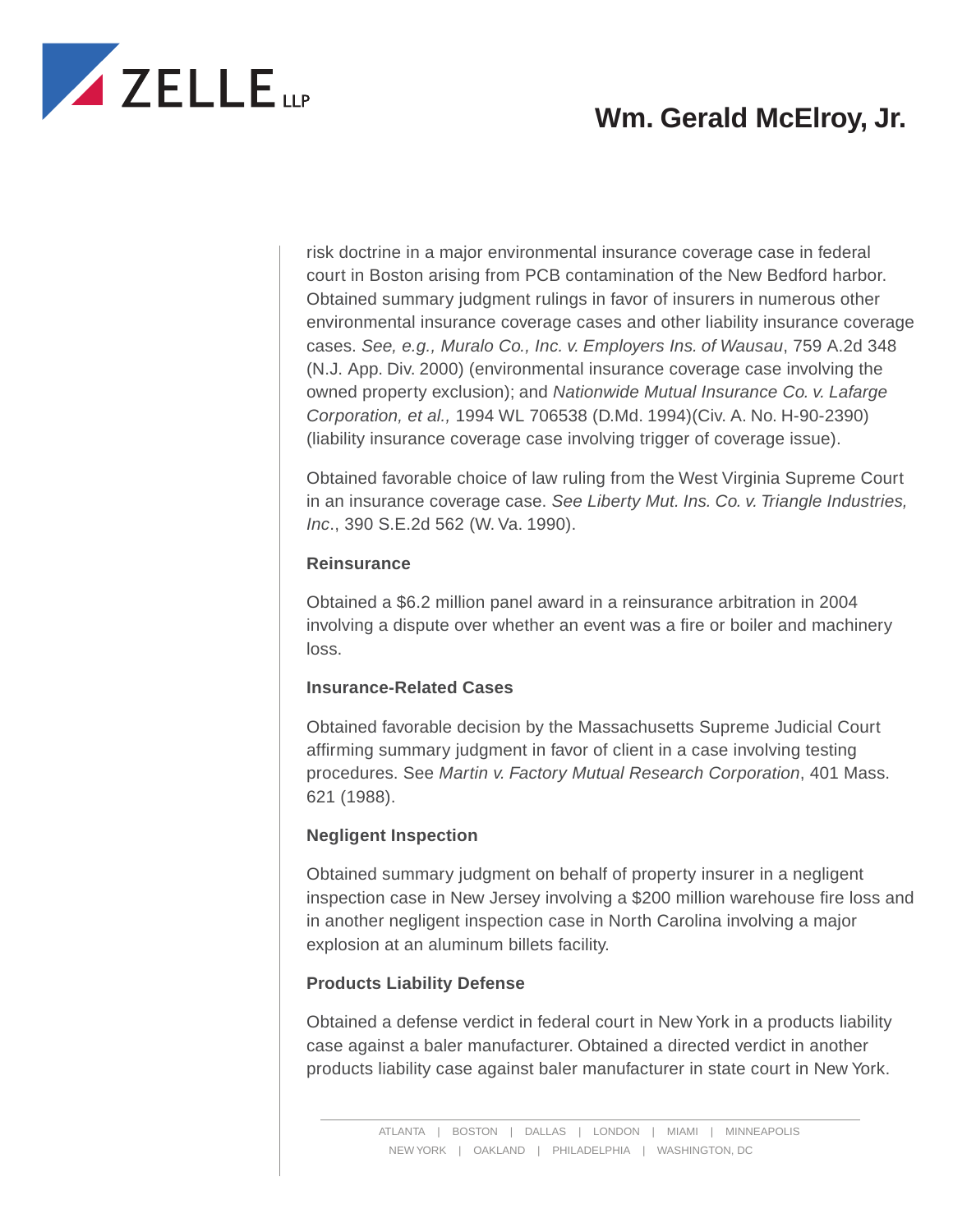

## **Commercial Disputes**

Obtained a jury verdict in federal court in Boston in a commercial dispute involving a turbine and a favorable ruling after a bench trial in state court in Massachusetts in a commercial dispute involving industrial equipment.

### **Subrogation**

Obtained multi-million dollar settlements in major subrogation cases.

#### **ARTICLES & PRESENTATIONS**

"Judicial Resolution of Disputes Relating to Commutation of Reinsurance Agreements," *ARIAS Quarterly*, Q2 2017, author

"An Analysis of Environmental Impairment Liability Issues*," Insurance Law360*, March 7, 2017, author

"*A Fresh Perspective on Mediation of Reinsurance Disputes*," Massachusetts Reinsurance Bar Association Seventh Annual Symposium, October 8, 2015, panel moderator and co-coordinator

"*Assessing Exposures Following A Data Breach*," PLRB Large Loss Conference, Jacksonville, Florida, November 2013, co-presenter

"*The Late Notice Coverage Defense In Environmental Coverage Cases and Coverage For Pre-tender Defense Costs*," Nationwide College of Insurance, Wausau, Wisconsin, September 2013, white paper and presenter

"*The 'Sudden And Accidental' Pollution Exclusion*," Nationwide College of Insurance, Wausau, Wisconsin, September 2013, white paper and presenter

*"The Brand New World of Cyber Risks,"* Emerging Issues in Property Insurance, Chicago, IL, March 28, 2013, co-presenter

"*Underwriting Disputes and Broker E&O Implications*," HarrisMartin Superstorm Sandy Insurance Coverage Litigation Conference, February 26, 2013, panelist

Bayous, Bays, and Boroughs: The "Money Pits" Of the Insurance Industry